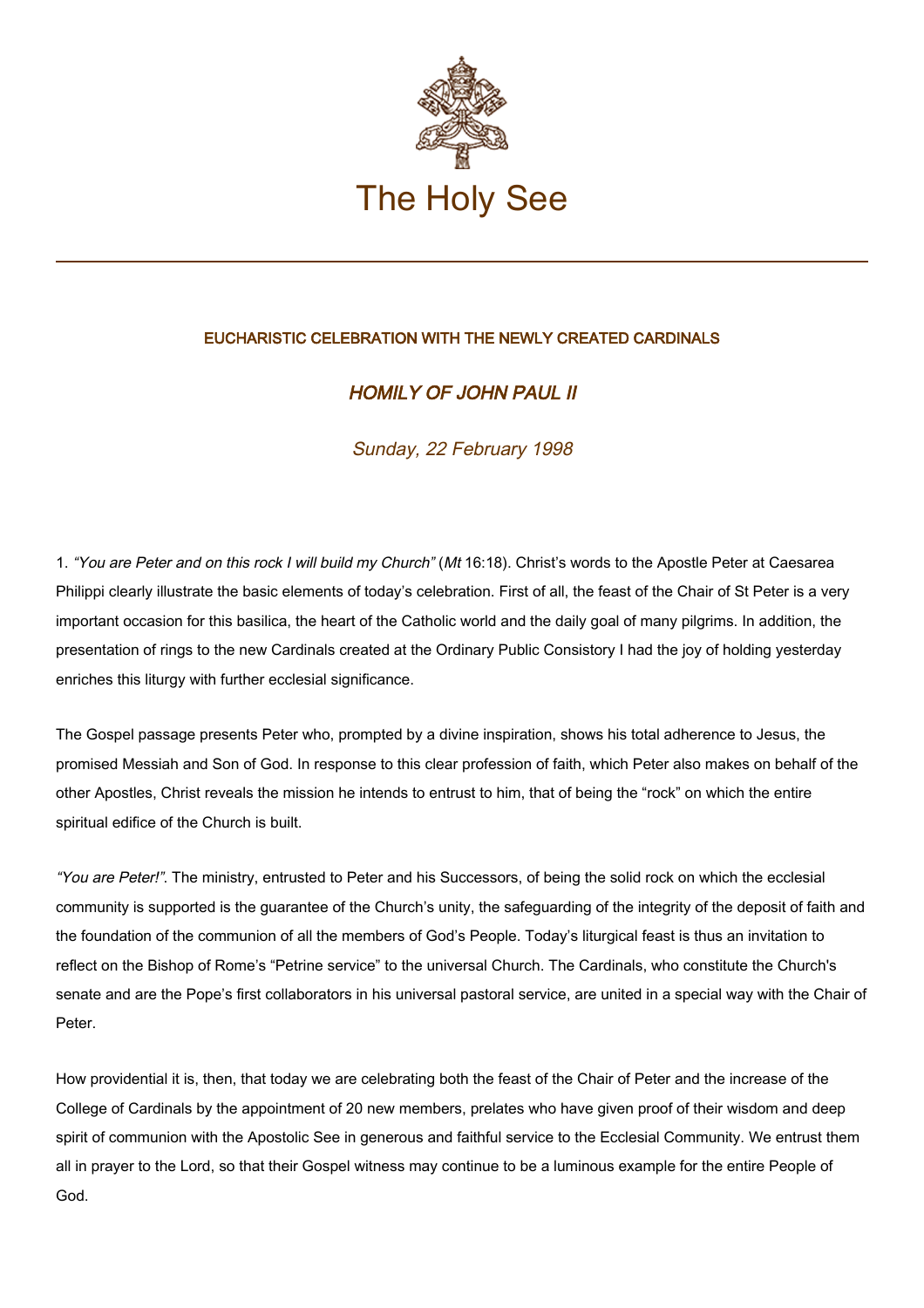2. Each of them certainly heard the Apostle Peter's words as if they were addressed to him: "I exhort the elders among you, as a fellow elder and a witness of the sufferings of Christ as well as a partaker in the glory that is to be revealed. Tend the flock of God that is in your charge" (1 Pt 5:1-2).

The "elders", the priests of the Church, cannot fail to be zealous and caring pastors of the "flock of God". These are the thoughts of Peter's Successor on this solemn occasion as he prepares to present to the new Cardinals the cardinalitial ring, a sign of the special spousal bond now linking them to the Church of Rome, which presides in charity. Dear and venerable Brothers, entrusted to you, in close communion of spirit and intention with the Pope, is the mission of bearing witness to the sufferings which Christ still undergoes today in his Mystical Body; at the same time, you are called to proclaim, by your word and your life, the hope that does not disappoint.

Coming from 13 different nations on various continents, you are now incardinated in the Church of Rome. In this way a sublime exchange of gifts takes place between the Church in this city and the Churches on pilgrimage in the various parts of the world. You offer the Church of Rome the variety of your charisms and the spiritual riches of your Christian Communities, venerable by ancient tradition or admirable for the freshness and vitality of their energies. In turn, the Church of Peter and Paul displays her catholicity in a most luminous way, extending her pastoral concern to the Christian Communities of the whole world through your distinguished ecclesial service as Pastors called to the dignity and responsibility of Cardinal. Thus, as Pope Paul VI said at the Consistory in which I myself was raised to the Purple, the College of Cardinals constitutes in a way the "Presbyterium of the World" (Homily for the presentation of the cardinalitial ring, 29 June 1967: Insegnamenti, V [1967], 352).

3. "Tend the flock of God ... being examples to the flock" (1 Pt 5:2-3). By becoming this high ecclesial Senate, venerable Brothers, you are accepting responsibility to be Pastors of the Church at a new and higher level. You are not only entrusted with the office of electing the Pope, but also with that of sharing his concern for all the Christian people. You are already praiseworthy for all the generous and zealous work of your episcopal ministry carried out in renowned Dioceses in so many parts of the world or in dedicated service to the Apostolic See in various and demanding tasks.

The new dignity, to which you are now called by your appointment as Cardinals, is meant to show appreciation of your lengthy work in God's vineyard and to pay tribute to your communities and nations of origin, of which you are the worthy representatives in the Church. At the same time, it invests you with new and more important responsibilities, asking you to be even more available to Christ and to his whole Mystical Body.

This new rootedness in Christ and in the Church thus commits you to a more courageous service of the Gospel and to unreserved dedication to your brothers and sisters. It also asks for your total self-giving to the point of shedding blood, which the purple colour of your cardinalitial robes symbolizes. "Usque ad sanguinis effusionem...". This radical readiness to give your life for Christ is constantly nourished by a strong and humble faith. Be conscious of the mission the Lord entrusts to you today! Rely on him! God is faithful to his promises. Always work for him, in the certainty, as the Apostle Peter says, that "when the chief Shepherd is manifested you will obtain the unfading crown of glory" (1 Pt 5:4).

4. "I myself will pasture my sheep ... The lost I will seek out, the strayed I will bring back" (Ez 34:15-16). Do not let yourselves be disheartened by life's inevitable difficulties! The prophet Ezekiel, as we heard in the first reading, assures